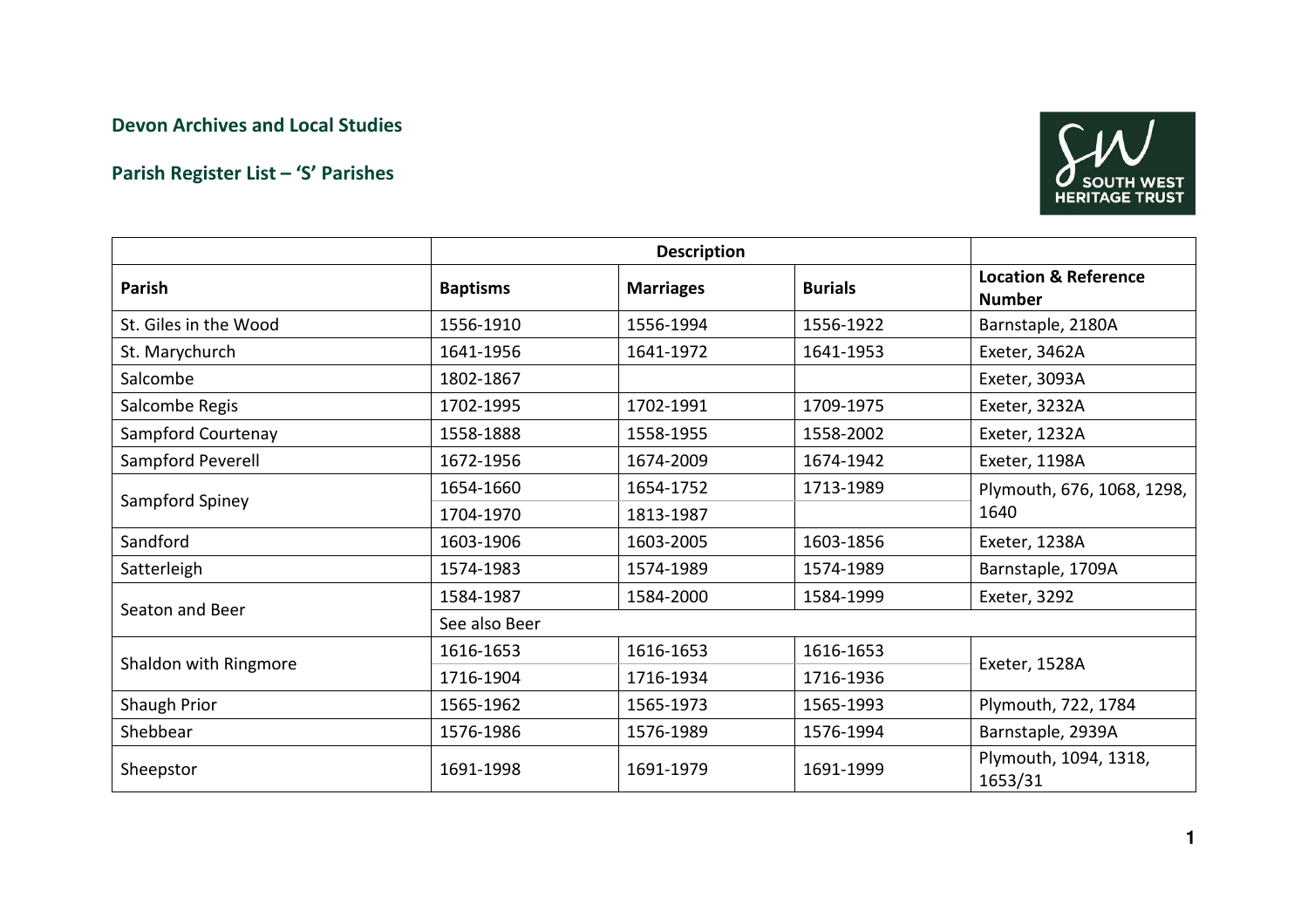| Sheepwash                            | 1674-1898 | 1675-1989              | 1675-1945                  | Barnstaple, 2940A    |
|--------------------------------------|-----------|------------------------|----------------------------|----------------------|
| Sheldon                              | 1715-1991 | 1715-1836              | 1715-1990                  | Exeter, 2722A        |
| Sherford                             | 1713-2004 | 1713-1907              | 1713-2004                  | Exeter, 3033A        |
| Shillingford* <sup>1</sup> (Bampton) | 1701-1812 | 1701-1739              | 1701-1812                  | Exeter, 3360A        |
| Shillingford St. George              | 1577-1975 | 1569-1991              | 1565-2006                  | Exeter, 1214A        |
| Shirwell* <sup>2</sup>               | 1538-1970 | 1539-1836              | 1546-1971                  | Barnstaple, 2206A    |
| Shobrooke                            | 1539-1880 | 1539-1983              | 1539-1876                  | Exeter, 1048A        |
| Shute                                | 1568-1901 | 1561-1978              | 1563-1883                  | Exeter, 1236A        |
| Sidbury                              | 1813-1907 | 1837-1927              | 1813-1868                  | Exeter, 2096A        |
|                                      |           |                        | 1868-1913                  |                      |
| Sidbury: Sidford                     |           | 1950-1979              |                            | Exeter, 2096A        |
| Sidmouth                             | 1587-1964 | 1586-1992              | 1586-1979                  | Exeter, 1855A        |
| Sidmouth: All Saints                 | 1919-1985 | 1920-1972              |                            | Exeter, 6312A        |
| Silverton                            | 1626-1904 | 1653-1655<br>1678-1979 | 1626-1650                  | Exeter, 3359A        |
|                                      |           |                        | 1678-1684                  |                      |
|                                      |           |                        | 1754-1992                  |                      |
| Slapton                              | 1634-2002 | 1634-1738              | 1634-2003<br>Exeter, 3040A |                      |
|                                      |           | 1755-2010              |                            |                      |
| Sourton                              | 1722-1981 | 1722-1976              | 1722-1920                  | Exeter, 5461A        |
| Southleigh                           | 1778-1902 | 1754-1757              | 1778-1995                  | Exeter, 369A         |
|                                      |           | 1812-1997              |                            |                      |
| Sowton                               | 1560-1882 | 1561-2002              | 1561-1919                  | Exeter, 780A         |
| Sparkwell                            | 1872-1917 | 1943-1993              |                            | Plymouth, 1417, 2763 |
| Spreyton                             | 1563-1992 | 1563-1989              | 1563-1963                  | Exeter, 285A         |
| <b>Starcross</b>                     | 1828-1999 | 1828-1991              | 1828-2000                  | Exeter, 3113A        |